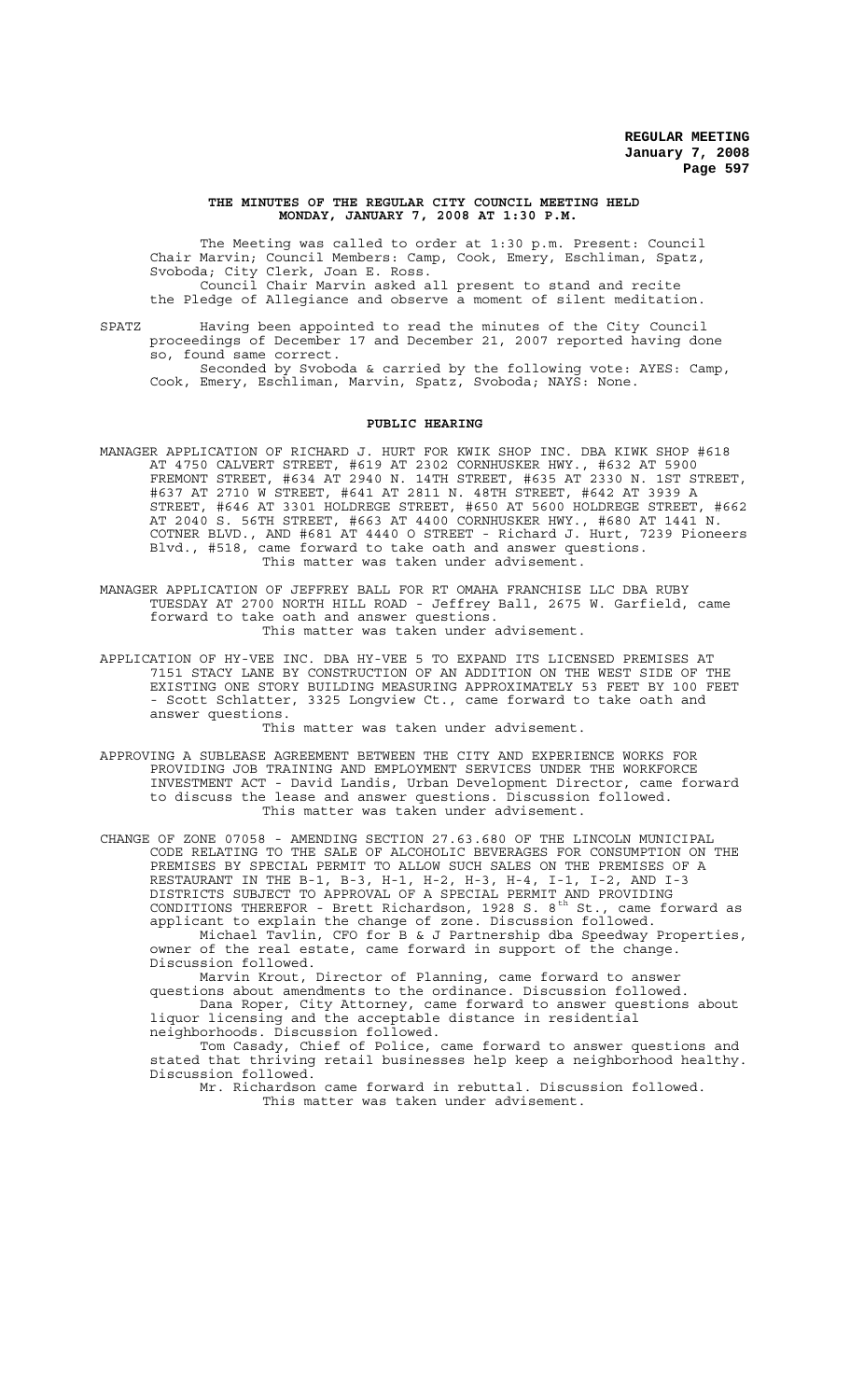APPROVING A MEMORANDUM OF UNDERSTANDING BETWEEN THE CITY AND AIRPORT AUTHORITY TO PROVIDE AN OVERALL FRAMEWORK FOR THE OPERATION, INSTALLATION, AND<br>ABANDONMENT OF WATER AND WASTEWATER UTILITIES WITHIN LINCOLN AIR PARK ABANDONMENT OF WATER AND WASTEWATER UTILITIES WITHIN LINCOLN AIR WEST - Steve Owen, Supt. of Water Distribution in the Public Works and Utilities Dept., came forward to answer questions. This matter was taken under advisement.

**\*\* END OF PUBLIC HEARING \*\***

# **COUNCIL ACTION**

# **LIQUOR RESOLUTIONS**

MANAGER APPLICATION OF RICHARD J. HURT FOR KWIK SHOP INC. DBA KIWK SHOP #618 AT 4750 CALVERT STREET, #619 AT 2302 CORNHUSKER HWY., #632 AT 5900 FREMONT STREET, #634 AT 2940 N. 14TH STREET, #635 AT 2330 N. 1ST STREET, #637 AT 2710 W STREET, #641 AT 2811 N. 48TH STREET, #642 AT 3939 A STREET, #646 AT 3301 HOLDREGE STREET, #650 AT 5600 HOLDREGE STREET, #662 AT 2040 S. 56TH STREET, #663 AT 4400 CORNHUSKER HWY., #680 AT 1441 N. COTNER BLVD., AND #681 AT 4440 O STREET - CLERK read the following resolution, introduced by Jon Camp, who moved its adoption for approval:

A-84666 MHEREAS, Kwik Shop Inc. dba Kwik Shop #618 at 4750 Calvert Street, #619 at 2302 Cornhusker Hwy., #632 at 5900 Fremont Street, #634 at 2940 N. 14th Street, #635 at 2330 N. 1st Street, #637 at 2710 W Street, #641 at 2811 N. 48th Street, #642 at 3939 A Street, #646 at 3301 Holdrege Street, #650 at 5600 Holdrege Street, #662 at 2040 S. 56th Street, #663 at 4400 Cornhusker Hwy., #680 at 1441 N. Cotner Blvd., and #681 at 4440 O Street, Lincoln, Nebraska has been approved for Retail Class "D" and "B" liquor licenses, and now requests that Richard J. Hurt be named manager;

WHEREAS, Richard J. Hurt appears to be a fit and proper person to manage said business.

NOW, THEREFORE, BE IT RESOLVED by the City Council of the City of Lincoln, Nebraska:

That after hearing duly had as required by law, consideration of the facts of this application, the Nebraska Liquor Control Act, and the pertinent City ordinances, the City Council recommends that Richard J. Hurt be approved as manager of this business for said licensee. The City Clerk is directed to transmit a copy of this resolution to the Nebraska Liquor Control Commission.

Introduced by Jon Camp Seconded by Svoboda & carried by the following vote: AYES: Camp, Cook, Emery, Eschliman, Marvin, Spatz, Svoboda; NAYS: None.

MANAGER APPLICATION OF JEFFREY BALL FOR RT OMAHA FRANCHISE LLC DBA RUBY TUESDAY AT 2700 NORTH HILL ROAD - CLERK read the following resolution,

introduced by Jon Camp, who moved its adoption for approval: A-84667 WHEREAS, RT Omaha Franchise LLC dba Ruby Tuesday at 2700 North Hill Road, Lincoln, Nebraska has been approved for Retail Class "I" liquor licenses, and now requests that Jeffrey Ball be named manager; WHEREAS, Jeffrey Ball appears to be a fit and proper person to

manage said business. NOW, THEREFORE, BE IT RESOLVED by the City Council of the City of

Lincoln, Nebraska: That after hearing duly had as required by law, consideration of the facts of this application, the Nebraska Liquor Control Act, and the pertinent City ordinances, the City Council recommends that Jeffrey Ball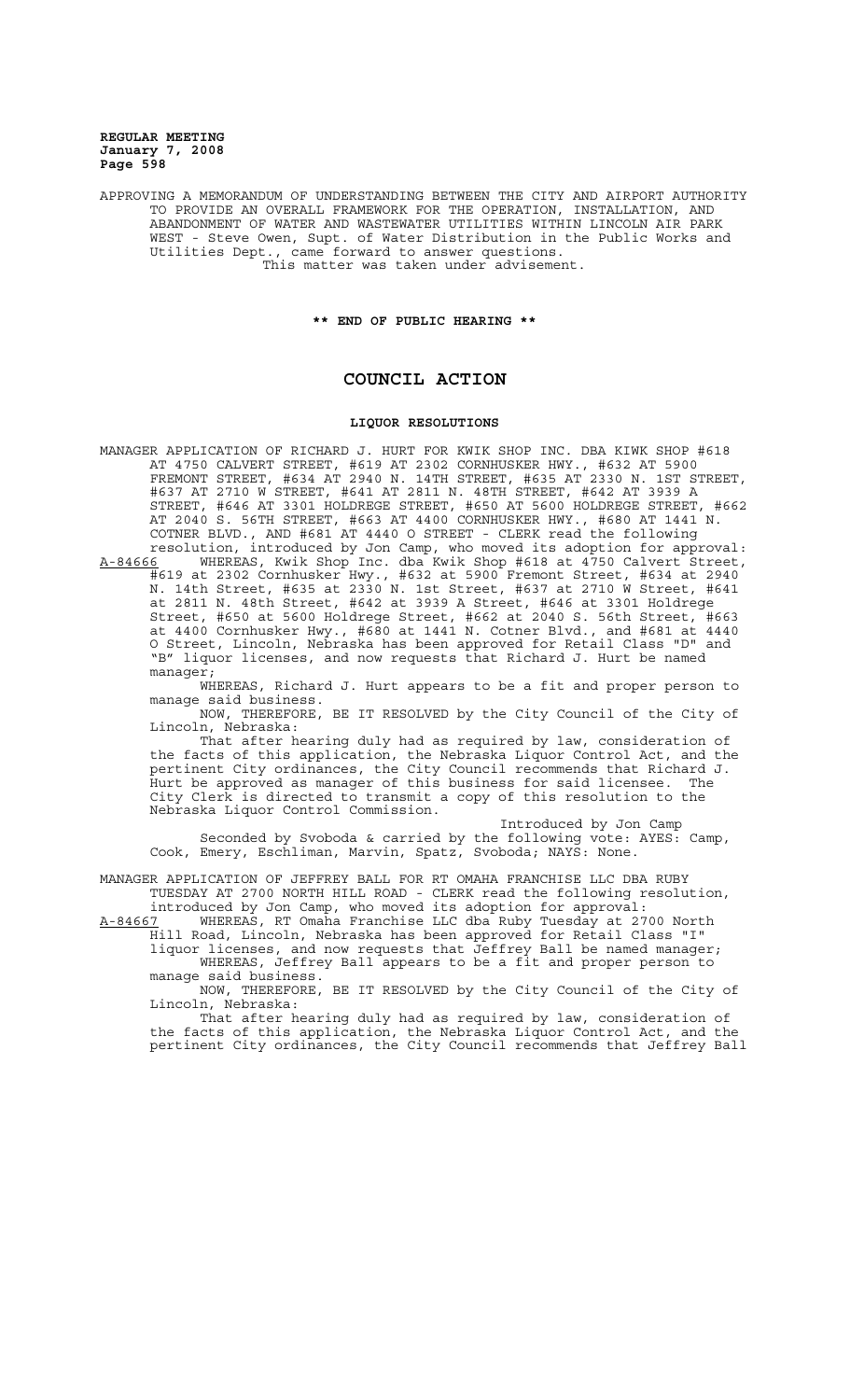be approved as manager of this business for said licensee. The City Clerk is directed to transmit a copy of this resolution to the Nebraska Liquor Control Commission.

Introduced by Jon Camp Seconded by Svoboda & carried by the following vote: AYES: Camp, Cook, Emery, Eschliman, Marvin, Spatz, Svoboda; NAYS: None.

APPLICATION OF HY-VEE INC. DBA HY-VEE 5 TO EXPAND ITS LICENSED PREMISES AT 7151 STACY LANE BY CONSTRUCTION OF AN ADDITION ON THE WEST SIDE OF THE EXISTING ONE STORY BUILDING MEASURING APPROXIMATELY 53 FEET BY 100 FEET - CLERK read the following resolution, introduced by Jon Camp, who moved its adoption for approval:

A-84668 BE IT RESOLVED by the City Council of the City of Lincoln, Nebraska:

That after hearing duly had as required by law, consideration of the facts of this application, the Nebraska Liquor Control Act, and the pertinent City ordinances, the City Council recommends that the application of Hy-Vee Inc. dba Hy-Vee 5 to expand its licensed premises by the addition of an area measuring 53 feet by 100 feet to the west of the presently licensed premises located at 7151 Stacy Lane, Lincoln, Nebraska, be approved with the condition that the premise complies in every respect with all City and State regulations.

BE IT FURTHER RESOLVED that the City Clerk is directed to transmit a copy of this resolution to the Nebraska Liquor Control Commission. Introduced by Jon Camp

Seconded by Svoboda & carried by the following vote: AYES: Camp, Eschliman, Marvin, Svoboda; NAYS: Cook, Emery, Spatz.

# **ORDINANCES - 2ND READING & RELATED RESOLUTIONS (as required)**

- APPROVING A SUBLEASE AGREEMENT BETWEEN THE CITY AND EXPERIENCE WORKS FOR PROVIDING JOB TRAINING AND EMPLOYMENT SERVICES UNDER THE WORKFORCE INVESTMENT ACT - CLERK read an ordinance, introduced by John Spatz, accepting and approving a Sublease Agreement between the City of Lincoln, Nebraska and Experience Work for a lease of space at 1010 N Street, Lincoln, Lancaster County, Nebraska for a term of August 1, 2007 through June 30, 2008 whereby the City of Lincoln is subleasing space to Experience Works, at the One Stop Career Center for providing job training and employment services under the Workforce Investment Act, the second time.
- CHANGE OF ZONE 07058 AMENDING SECTION 27.63.680 OF THE LINCOLN MUNICIPAL CODE RELATING TO THE SALE OF ALCOHOLIC BEVERAGES FOR CONSUMPTION ON THE PREMISES BY SPECIAL PERMIT TO ALLOW SUCH SALES ON THE PREMISES OF A RESTAURANT IN THE B-1, B-3, H-1, H-2, H-3, H-4, I-1, I-2, AND I-3 DISTRICTS SUBJECT TO APPROVAL OF A SPECIAL PERMIT AND PROVIDING CONDITIONS THEREFOR - CLERK read an ordinance, introduced by John Spatz, amending Section 27.63.680 of the Lincoln Municipal Code relating to sale of alcoholic beverages for consumption on the premises by special permit to allow such sales on the premises of a restaurant in B-1, B-3, H-1, H-2, H-3, H-4, I-1, I-2, and I-1 districts subject to approval of a special permit and providing conditions therefor; and repealing Section 27.63.680 of the Lincoln Municipal Code as hitherto existing, the second time.

## **PUBLIC HEARING RESOLUTIONS**

APPROVING A MEMORANDUM OF UNDERSTANDING BETWEEN THE CITY AND AIRPORT AUTHORITY TO PROVIDE AN OVERALL FRAMEWORK FOR THE OPERATION, INSTALLATION, AND ABANDONMENT OF WATER AND WASTEWATER UTILITIES WITHIN LINCOLN AIR PARK WEST - CLERK read the following resolution, introduced by John Spatz, who moved its adoption:

A-84669 BE IT RESOLVED by the City Council of the City of Lincoln, Nebraska: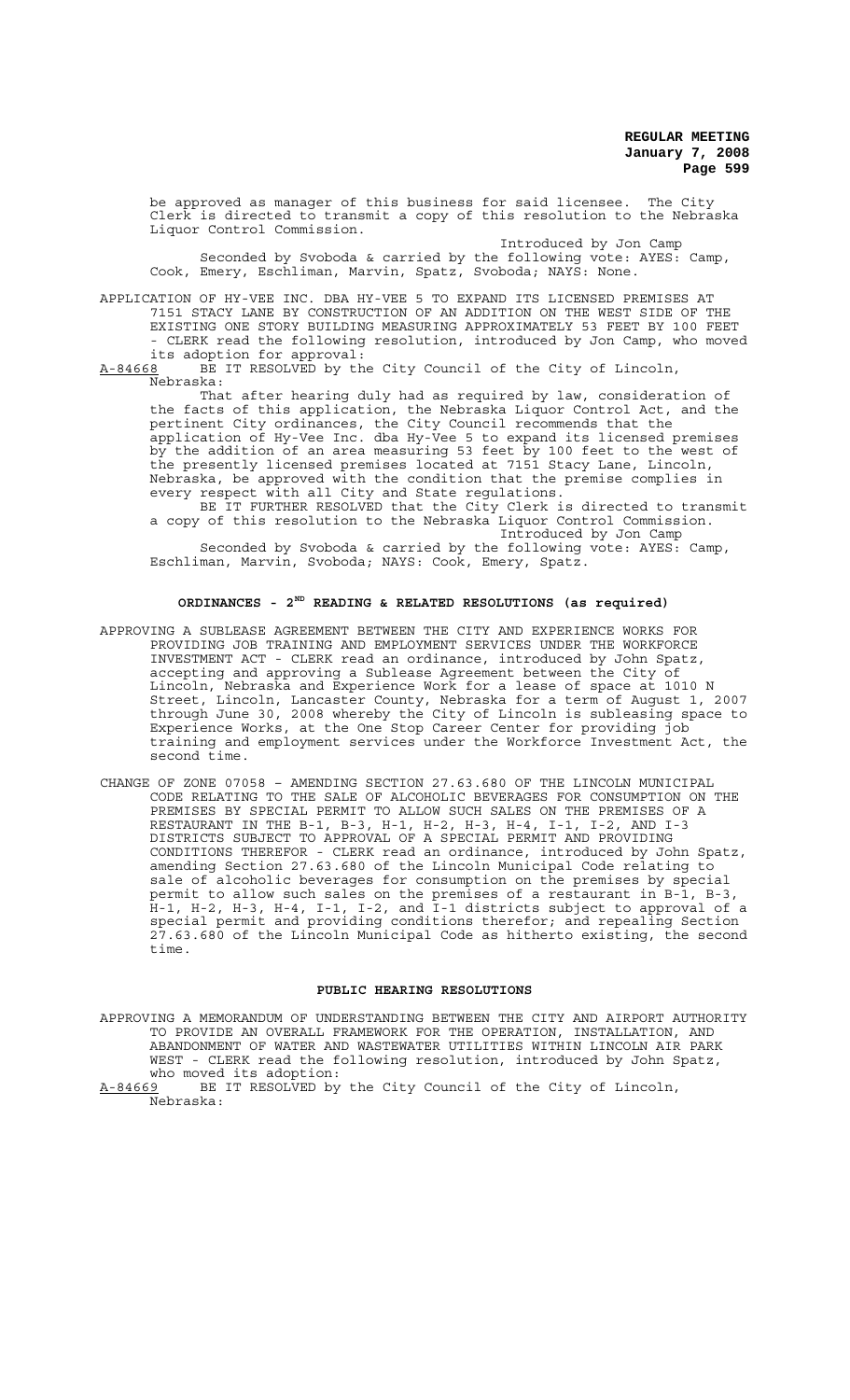> That the Memorandum of Understanding (City Utilities in Lincoln Air Park West) between the City and the Airport Authority of the City of Lincoln, Nebraska which is attached hereto, marked as Attachment "A" and made a part hereof by reference, to provide an overall framework for the operation, installation, and abandonment of water and wastewater utilities within Lincoln Air Park West, is hereby accepted and approved. BE IT FURTHER RESOLVED that the Mayor is hereby authorized to execute said Memorandum of Understanding on behalf of the City. Introduced by John Spatz Seconded by Svoboda & carried by the following vote: AYES: Camp, Cook, Emery, Eschliman, Marvin, Spatz, Svoboda; NAYS: None.

#### **PETITIONS & COMMUNICATIONS**

SETTING THE HEARING DATE OF MONDAY, JANUARY 14, 2008 AT 1:30 P.M. FOR THE APPLICATION OF DJ SALIA INVESTMENT PROPERTIES DBA DJ SALIA FOR A CHANGE OF LOCATION OF THEIR EXISTING CLASS IK LIQUOR LICENSE FROM 901 OAK STREET TO 710 HILL STREET - CLERK read the following resolution, introduced by Ken Svoboda, who moved its adoption:

A-84670 BE IT RESOLVED by the City Council, of the City of Lincoln, that a hearing date is hereby set for Monday, January 14, 2008, at 1:30 p.m. or as soon thereafter as possible in the City Council Chambers, County-City Building, 555 S. 10th St., Lincoln, NE, for the application of DJ Salia Investment Properties dba DJ Salia for a change of location of their existing Class IK liquor license from 901 Oak Street to 710 Hill Street. If the Police Dept. is unable to complete the investigation by said time, a new hearing date will be set.

Introduced by Ken Svoboda Seconded by Cook & carried by the following vote: AYES: Camp, Cook, Emery, Eschliman, Marvin, Spatz, Svoboda; NAYS: None.

SETTING THE HEARING DATE OF MONDAY, JANUARY 28, 2008 AT 5:30 P.M. FOR THE APPLICATION OF PEKING PALACE LINCOLN, INC. DBA PEKING PALACE FOR A CLASS I LIQUOR LICENSE LOCATED AT 8341 O STREET - CLERK read the following resolution, introduced by Ken Svoboda, who moved its adoption:

A-84671 BE IT RESOLVED by the City Council, of the City of Lincoln, that a hearing date is hereby set for Monday, January 28, 2008, at 5:30 p.m. or as soon thereafter as possible in the City Council Chambers, County-City Building, 555 S. 10th St., Lincoln, NE, for the application of Peking Palace Lincoln dba Peking Palace for a Class I liquor license located at 8341 O Street.

If the Police Dept. is unable to complete the investigation by said time, a new hearing date will be set.

Introduced by Ken Svoboda Seconded by Cook & carried by the following vote: AYES: Camp, Cook, Emery, Eschliman, Marvin, Spatz, Svoboda; NAYS: None.

SETTING THE HEARING DATE OF MONDAY, JANUARY 28, 2008 AT 5:30 P.M. FOR THE MANAGER APPLICATION OF MATTHEW CRAWFORD FOR STL OF NEBRASKA, INC. DBA TARGET STORE T-0217 LOCATED AT 333 N. 48<sup>TH</sup> STREET - CLERK read the following resolution, introduced by Ken Svoboda, who moved its adoption:

A-84672 BE IT RESOLVED by the City Council, of the City of Lincoln, that a hearing date is hereby set for Monday, January 28, 2008, at 5:30 p.m. or as soon thereafter as possible in the City Council Chambers, County-City Building, 555 S. 10th St., Lincoln, NE, for the manager application of Matthew Crawford for STL of Nebraska Inc. dba Target Store T-0217 located at 333 N. 48th Street.

If the Police Dept. is unable to complete the investigation by said time, a new hearing date will be set.

Introduced by Ken Svoboda Seconded by Cook & carried by the following vote: AYES: Camp, Cook, Emery, Eschliman, Marvin, Spatz, Svoboda; NAYS: None.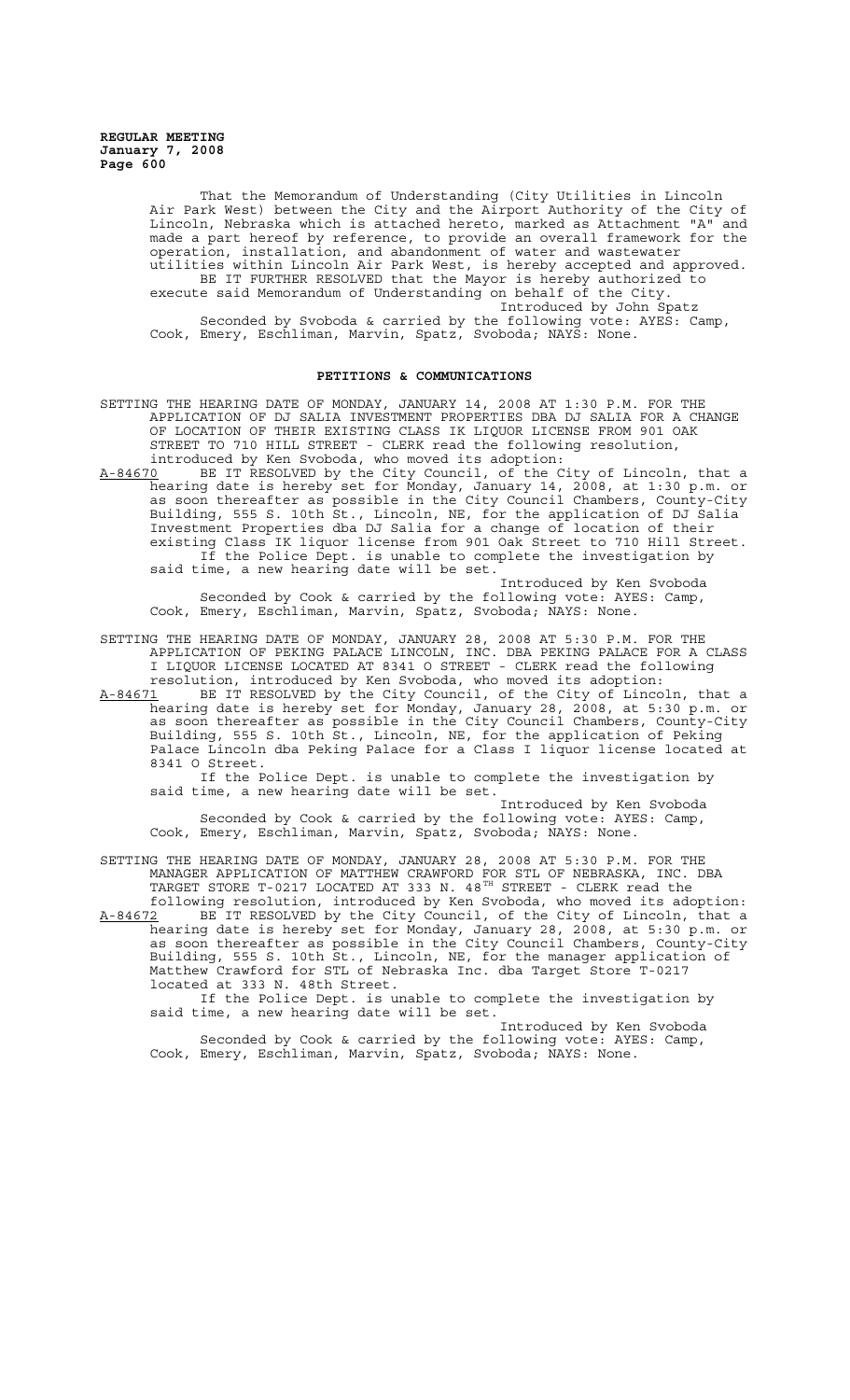THE FOLLOWING HAVE BEEN REFERRED TO THE PLANNING DEPARTMENT:

Change of Zone No. 07063: App. of Ringneck Development, LLC, I-80 West Lincoln Business Center Planned Unit Development, for a change of zone from AG Agriculture District to I-3 PUD Employment Center District and R-3 PUD Residential District on property generally located at N.W. 48<sup>th</sup> Street and Interstate 80. Special Permit No. 04044A: App. of Sterling Hills II, LLC, for an amendment to the North Creek Villas Community Unit Plan to reduce the front yard setback from 25 feet to 15 feet abutting Fletcher Avenue on property generally located at N. 27<sup>th</sup> Street and Fletcher Avenue.

Special Permit No. 07054: App. of Phillip R. and Diane S. Hynes, to allow an accessory building as a dwelling unit for a domestic employee on property generally located at S. 112<sup>th</sup> Street and A Street.

## **MISCELLANEOUS BUSINESS - NONE**

### **REPORTS OF CITY OFFICERS**

APPOINTING MARGARET BERRY TO THE URBAN DESIGN COMMITTEE FOR A THREE-YEAR TERM EXPIRING FEBRUARY 1, 2010 - CLERK read the following resolution, introduced by John Spatz, who moved its adoption:

A-84673 BE IT RESOLVED by the City Council of the City of Lincoln, Nebraska:

That the appointment of Margaret Berry to the Urban Design Committee for a three-year term expiring February 1, 2010, is hereby approved.

Introduced by John Spatz Seconded by Svoboda & carried by the following vote: AYES: Camp, Cook, Emery, Eschliman, Marvin, Spatz, Svoboda; NAYS: None.

REAPPOINTING R. J. LIPERT, MICHAEL COON, MARTIN KASL, DOUG LUEDTKE, BILL MOODY, AND BOB SIEMSEN TO THE FIRE SPRINKLER AND CHEMICAL EXAMINING BOARD FOR THREE-YEAR TERMS EXPIRING NOVEMBER 24, 2010 - CLERK read the following resolution, introduced by John Spatz, who moved its adoption:

A-84674 BE IT RESOLVED by the City Council of the City of Lincoln, Nebraska: That the reappointment of R. J. Lipert, Michael Coon, Martin Kasl,

Doug Luedtke, Bill Moody, and Bob Siemsen to the Fire Sprinkler and Chemical Examining Board three-year terms expiring November 24, 2010, is hereby approved.

Introduced by John Spatz Seconded by Svoboda & carried by the following vote: AYES: Camp, Cook, Emery, Eschliman, Marvin, Spatz, Svoboda; NAYS: None.

LINCOLN WATER & WASTEWATER SYSTEM RECAPITULATION OF DAILY CASH RECEIPTS FOR NOVEMBER, 2007 - CLERK presented said report which was placed on file in the Office of the City Clerk. **(8-71)**

AUDIT REPORTS OF LINCOLN WATER & WASTEWATER SYSTEMS FOR FISCAL YEAR 2006-2007 CLERK presented said report which was placed on file in the Office of the City Clerk. (8-71A) the City Clerk.

CLERK'S LETTER AND MAYOR'S APPROVAL OF RESOLUTIONS AND ORDINANCES PASSED BY THE CITY COUNCIL ON DECEMBER 10, 2007 - CLERK presented said report which was placed on file in the Office of the City Clerk. **(27-1)**

CLERK'S LETTER AND MAYOR'S APPROVAL OF RESOLUTIONS AND ORDINANCES PASSED BY THE CITY COUNCIL ON DECEMBER 17, 2007 - CLERK presented said report which was placed on file in the Office of the City Clerk. **(27-1)**

CLERK'S LETTER AND MAYOR'S APPROVAL OF RESOLUTIONS AND ORDINANCES PASSED BY THE CITY COUNCIL ON DECEMBER 21, 2007 - CLERK presented said report which was placed on file in the Office of the City Clerk. **(27-1)**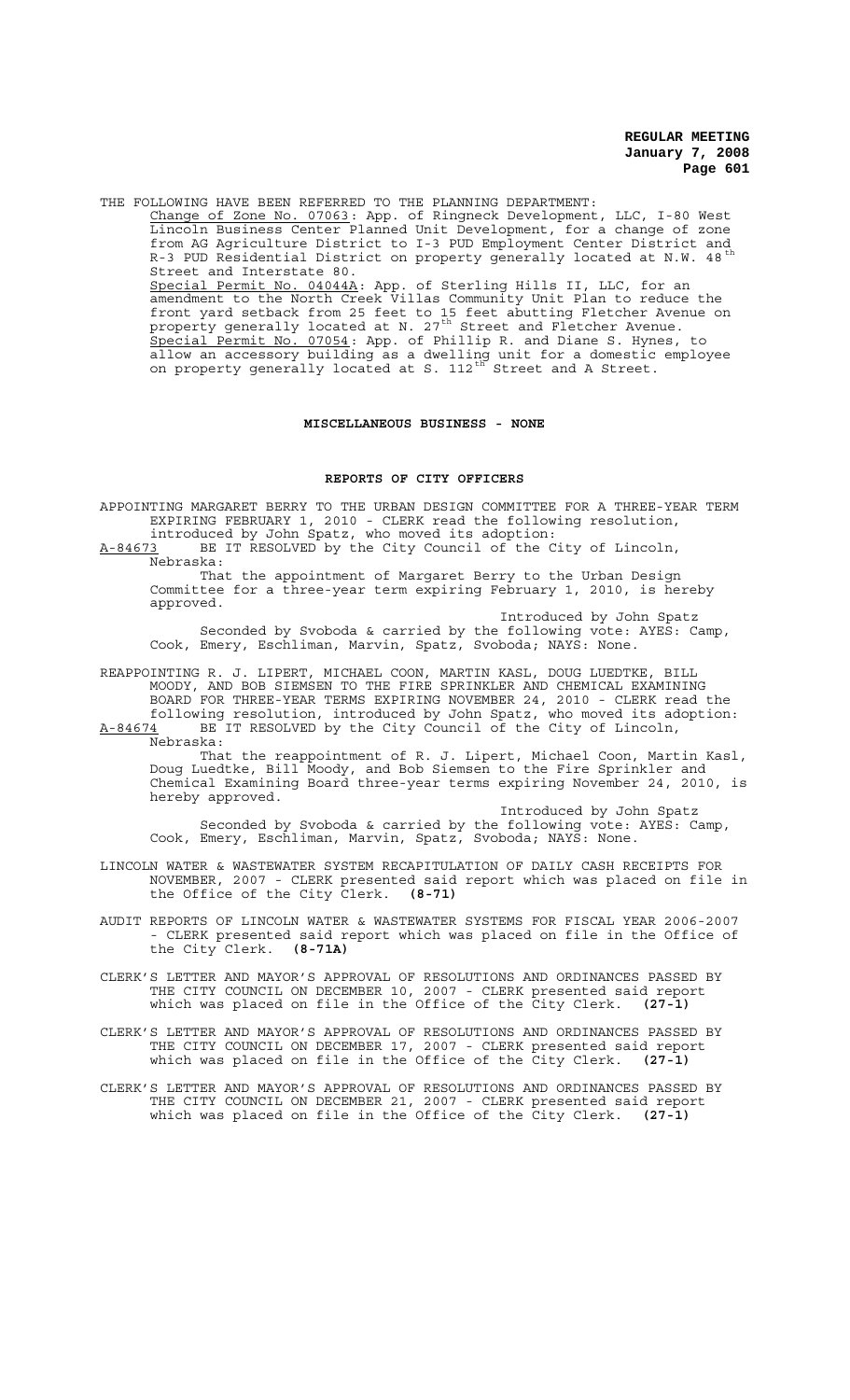# **ORDINANCE - 1ST READING & RELATED RESOLUTIONS (AS REQUIRED)**

- APPROVING TWO FIVE-YEAR/3,500 HOUR LEASE/PURCHASE AGREEMENTS BETWEEN THE CITY AND MERCHANTS CAPITOL RESOURCES, INC. TO PROVIDE TWO 2008 CATERPILLAR ARTICULATED FRAME FOUR-WHEEL DRIVE LOADERS FOR USE BY THE PUBLIC WORKS & UTILITIES STREET MAINTENANCE OPERATIONS IN CONSTRUCTION, MAINTENANCE AND SNOW REMOVAL PROJECTS - CLERK read an ordinance, introduced by Ken Svoboda, accepting and approving two five-year lease agreements with option to purchase between the City of Lincoln, Nebraska and Merchants Capitol Resources, Inc. for two 2008 Caterpillar 938HX Articulated Frame Four Wheel Drive Wheel Loaders per Specification #07-345 for use by the Department of Public Works & Utilities, the first time.
- AMENDING SECTION 2.76.375 OF THE LINCOLN MUNICIPAL CODE TO CLARIFY THE LANGUAGE REGARDING ELIGIBILITY FOR HOLIDAY PAY - CLERK read an ordinance, introduced by Ken Svoboda, amending Section 2.76.375 of the Lincoln Municipal Code to clarify that an employee must be in a pay status the normal hours scheduled the working day before and the normal hours scheduled the working day after the authorized holiday in order to be eligible for holiday pay; and repealing Section 2.76.375 of the Lincoln Municipal Code as hitherto existing, the first time.
- AMENDING THE PAY SCHEDULE FOR A CERTAIN EMPLOYEE GROUP BY CREATING THE CLASSIFICATION OF LIBRARIES SYSTEM COORDINATOR - CLERK read an ordinance, introduced by Ken Svoboda, amending Section 1 of Ordinance No. 18967 passed August 6, 2007, relating to the pay schedules of employees whose classifications are assigned to the pay range which is prefixed by the letter "A," by creating the job classification of "Libraries System Coordinator," the first time.
- AMENDING SECTION 14.20.020 OF THE LINCOLN MUNICIPAL CODE RELATING TO THE PROCEDURE FOR VACATION OF PUBLIC WAYS TO CLARIFY RESPONSIBILITIES AND TO PROVIDE FOR THE EXPIRATION OF APPLICATIONS FOR THE VACATION OF A PUBLIC WAY - CLERK read an ordinance, introduced by Ken Svoboda, amending Section 14.20.020 of the Lincoln Municipal Code relating to the procedure for vacation of public ways to clarify responsibilities and to provide for the expiration of applications for the vacation of a public way; and repealing Section 14.20.020 of the Lincoln Municipal Code as hitherto existing, the first time.
- COMP. PLAN CONFORMITY 07025 DECLARING APPROXIMATELY 43,200 SQUARE FEET GENERALLY LOCATED AT N.W. 52ND STREET AND WEST HUNTINGTON AVE. AS SURPLUS PROPERTY AND AUTHORIZING THE SALE THEREOF - CLERK read an ordinance, introduced by Ken Svoboda, declaring approximately 43,200 square feet of City-owned property generally located near N.W. 52<sup>nd</sup> Street and West Huntington Avenue as surplus and authorizing the sale thereof, the first time.

# **ORDINANCES - 3RD READING & RELATED RESOLUTIONS (as required)**

AMENDING CHAPTER 19.03 OF THE LMC (THE FIRE CODE) TO ADOPT THE 2006 EDITION OF THE INTERNATIONAL FIRE CODE EXCEPT AS PROVIDED BY SPECIFIC AMENDMENTS RECOMMENDED BY THE FIRE CODE TASK FORCE AND CODE STUDY COMMITTEE - CLERK read an ordinance, introduced by Robin Eschliman, amending Chapter 19.03 of the Lincoln Municipal Code, the Fire Code, to adopt the 2006 edition of the International Fire Code except as provided by specific amendments recommended by the Fire Code Task Force and code Study Committee, the third time.

ESCHLIMAN Moved to pass the ordinance as read.

Seconded by Svoboda & carried by the following vote: AYES: Camp, Cook, Emery, Eschliman, Marvin, Spatz, Svoboda; NAYS: None.

The ordinance, being numbered **#19032**, is recorded in Ordinance Book #26, Page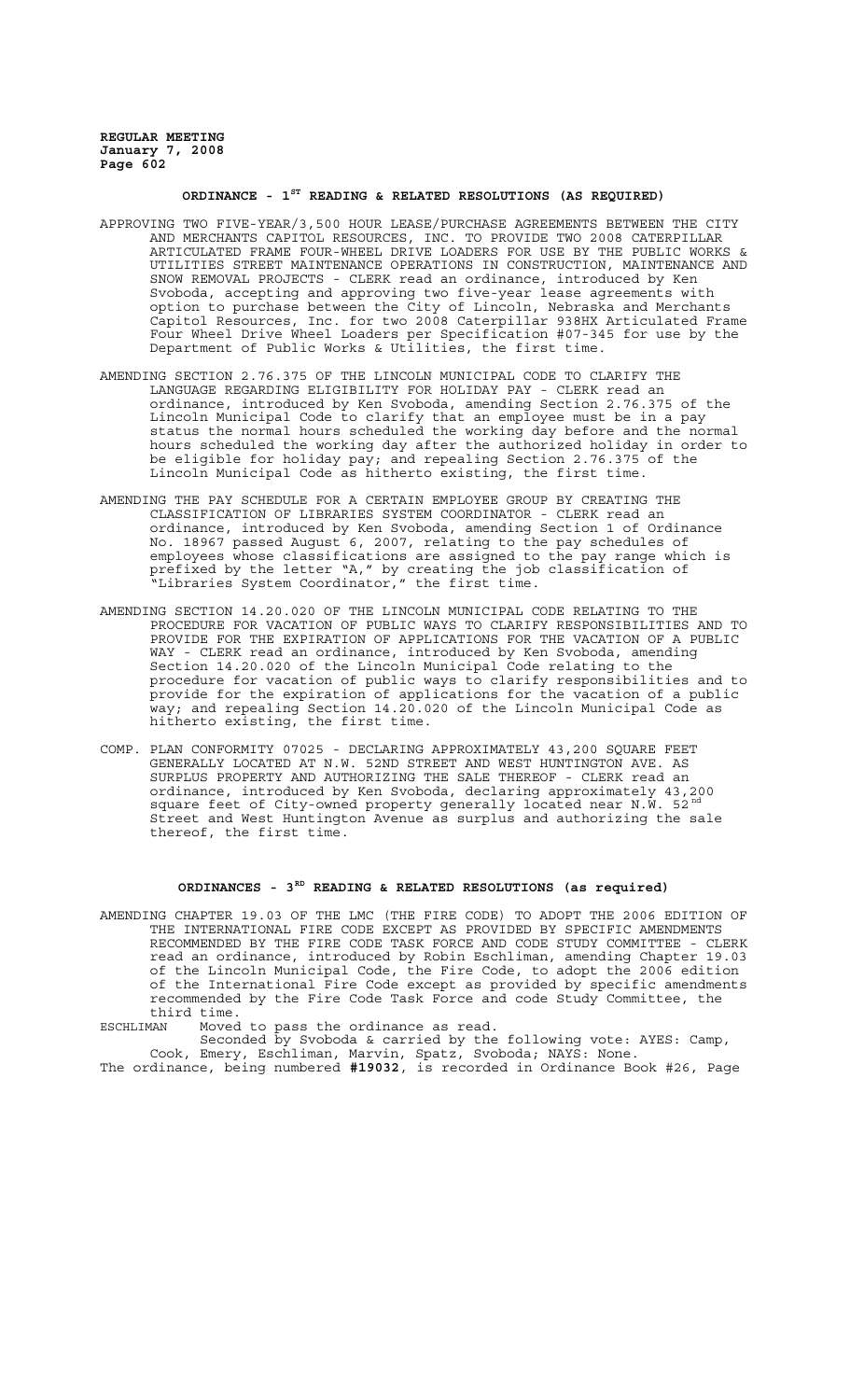AMENDING CHAPTER 20.10 OF THE LMC (THE LINCOLN RESIDENTIAL BUILDING CODE) TO ADOPT THE 2006 EDITION OF THE INTERNATIONAL RESIDENTIAL CODE EXCEPT AS PROVIDED BY SPECIFIC AMENDMENTS RECOMMENDED BY THE BUILDING CODE TASK FORCE AND CODE STUDY COMMITTEE - CLERK read an ordinance, introduced by Robin Eschliman, amending Chapter 20.10 of the LMC (the Lincoln Residential Building Code) to adopt the 2006 edition of the International Residential Code except as provided by specific amendments recommended by the Building Code Task Force and Code Study Committee, the third time.

ESCHLIMAN Moved to pass the ordinance as read.

Seconded by Svoboda & carried by the following vote: AYES: Camp, Cook, Emery, Eschliman, Marvin, Spatz, Svoboda; NAYS: None. The ordinance, being numbered **#19033**, is recorded in Ordinance Book #26, Page

AMENDING CHAPTER 20.08 OF THE LMC (THE LINCOLN BUILDING CODE) TO ADOPT THE 2006 EDITION OF THE INTERNATIONAL BUILDING CODE EXCEPT AS PROVIDED BY SPECIFIC AMENDMENTS RECOMMENDED BY THE BUILDING CODE TASK FORCE AND CODE STUDY COMMITTEE - CLERK read an ordinance, introduced by Robin Eschliman, amending Chapter 20.08 of the LMC (the Lincoln Building Code) to adopt the 2006 edition of the International Building Code except as provided by specific amendments recommended by the Building Code Task Force and Code Study Committee, the third time.

ESCHLIMAN Moved to pass the ordinance as read.

Seconded by Svoboda & carried by the following vote: AYES: Camp, Cook, Emery, Eschliman, Marvin, Spatz, Svoboda; NAYS: None. The ordinance, being numbered **#19034**, is recorded in Ordinance Book #26, Page

AMENDING SECTION 14.24.030 OF THE LINCOLN MUNICIPAL CODE RELATING TO THE SIZE AND LOCATION OF BUILDING NUMBERS TO REFERENCE THE INTERNATIONAL BUILDING CODE AND THE INTERNATIONAL FIRE CODE - CLERK read an ordinance, introduced by Robin Eschliman, amending Section 14.24.030 of the Lincoln Municipal Code relating to the size and location of building numbers to reference the International Building Code and the International Fire Code; and repealing Section 14.24.030 of the Lincoln Municipal Code as hitherto existing, the third time.<br>ESCHLIMAN Moved to pass the ordinance

Moved to pass the ordinance as read. Seconded by Svoboda & carried by the following vote: AYES: Camp, Cook, Emery, Eschliman, Marvin, Spatz, Svoboda; NAYS: None.

The ordinance, being numbered **#19035**, is recorded in Ordinance Book #26, Page

AMENDING CHAPTER 21.01 OF THE LINCOLN MUNICIPAL CODE (LINCOLN HOUSING CODE) TO MAKE THE HOUSING CODE COMPATIBLE WITH THE INTERNATIONAL BUILDING CODE AND THE INTERNATIONAL FIRE CODE - CLERK read an ordinance, introduced by Robin Eschliman, amending Chapter 21.01 of the Lincoln Municipal Code (LMC), the Lincoln Housing Code, by amending LMC Section 21.01.090 to revise Section 504.2 of the Uniform Housing Code (UHC) relating to light to allow artificial light when in compliance with the International Building Code as adopted by the City; amending LMC Section 21.01.100 to amend UHC Section 504.3 relating to ventilation to provide that mechanical ventilation shall comply with the International Building Code as adopted by the City; amending Section 21.01.160 to amend UHC Section 801 relating to exits to provide that emergency escape openings shall be maintained in accordance with the Building Code and Fire Code in effect at the time of construction; and repealing Sections 21.01.090, 21.01.100, and 21.01.160 of the Lincoln Municipal Code as hitherto existing, the third time.

ESCHLIMAN Moved to pass the ordinance as read.

Seconded by Svoboda & carried by the following vote: AYES: Camp, Cook, Emery, Eschliman, Marvin, Spatz, Svoboda; NAYS: None. The ordinance, being numbered **#19036**, is recorded in Ordinance Book #26, Page